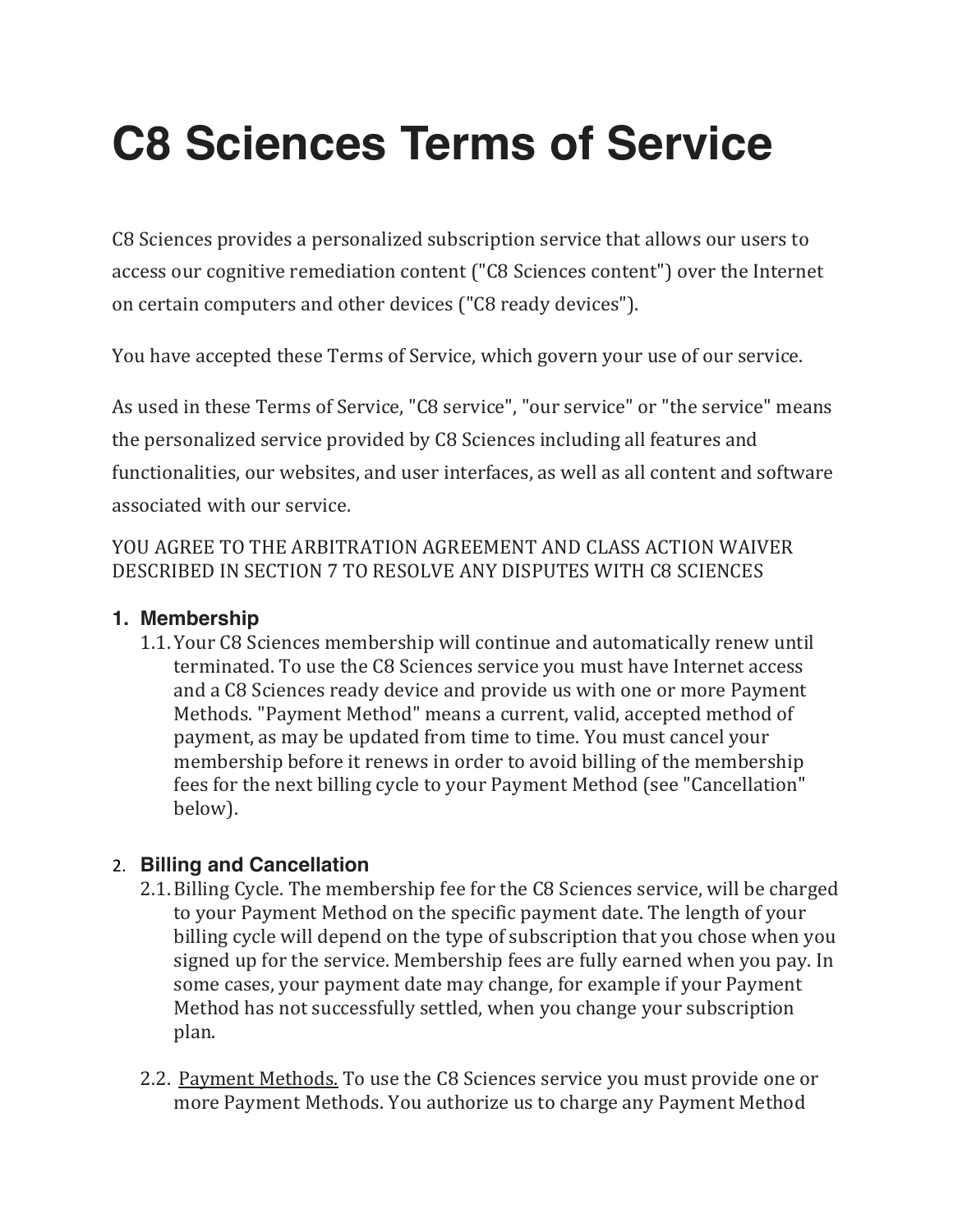associated to your account in case your primary Payment Method is declined or no longer available to us for payment of your subscription fee. You remain responsible for any uncollected amounts. If a payment is not successfully settled, due to expiration, insufficient funds, or otherwise, and you do not cancel your account, we may suspend your access to the service until we have successfully charged a valid Payment Method. For some Payment Methods, the issuer may charge you certain fees, such as foreign transaction fees or other fees relating to the processing of your Payment Method. Check with your Payment Method service provider for details.

- 2.3. Updating your Payment Methods. You can update your Payment Methods by going to the "My Account" page. Following any update, you authorize us to continue to charge the applicable Payment Method(s).
- 2.4. Cancellation. You can cancel your C8 Sciences membership at any time, and you will continue to have access to the C8 Sciences service through the end of your billing period. To cancel, go to the Players Tab on the "My Account" page and follow the instructions for cancellation. If you cancel your membership, your account will automatically close at the end of your current billing period. To see when your account will close, see the Players Tab on the "My Account" page.
- 2.5. Changes to the Price and Subscription Plans. We reserve the right to change our subscription plans or adjust pricing for our service or any components thereof in any manner and at any time as we may determine in our sole and absolute discretion. Except as otherwise expressly provided for in these Terms of Service, any price changes or changes to your subscription plan will take effect following notice to you.
- 2.6. No Refunds. Payments are nonrefundable and there are no refunds or credits for partially used membership periods. Following any cancellation, however, you will continue to have access to the service through the end of your current billing period. At any time, and for any reason, we may provide a refund, discount, or other consideration to some or all of our members ("credits"). The amount and form of such credits, and the decision to provide them, are at our sole and absolute discretion. The provision of credits in one instance does not entitle you to credits in the future for similar instances, nor does it obligate us to provide credits in the future, under any circumstance.

#### **3. C8 Sciences Service**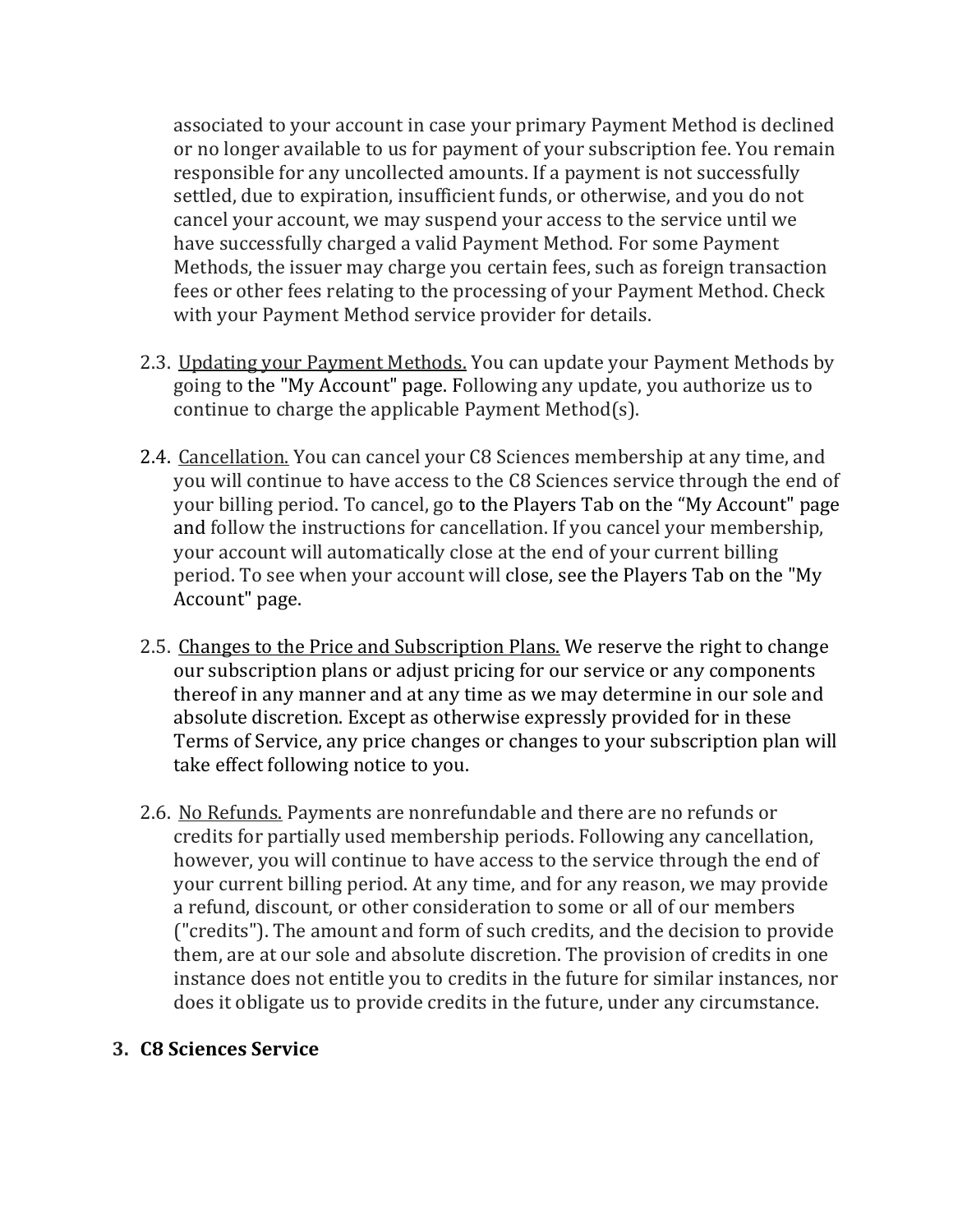- 3.1. The C8 Sciences services are for your personal and non-commercial use only and may not be shared with individuals beyond your household. During your C8 Sciences membership, we grant you a limited, non-exclusive, nontransferable right to access the C8 Sciences service. Except for the foregoing, no right, title or interest shall be transferred to you. You agree not to use the service for public presentations or performances.
- 3.2. The information that is created when you use the C8 Sciences service; for example your usage, progress, and performance using the service content (collectively, "Training Data"); is owned C8 Sciences and its licensors. Subject to these Terms of Service, C8 Sciences grants you a limited license to view and print one or more copies of your Training Data for your personal, noncommercial use.
- 3.3. The C8 Sciences content and your Training Data are for informational purposes only and are not intended to substitute for professional medical advice, diagnosis, or treatment. You should seek the advice of a physician or other qualified health provider with whom you have such a relationship if you have questions regarding any medical condition or if you are experiencing any symptoms of or believe you may have any medical condition, regardless of any information contained within the C8 Sciences content or your Training Data. You should not ignore professional medical advice or delay in seeking it because of any information contained within the C8 Sciences content or your Training Data. Furthermore, you should not interpret any information contained within the C8 Sciences content or your Training Data as recommending any specific treatment plan, product or course of action. You should always consult your physician or other qualified health provider before starting any new treatment or stopping any treatment that has been prescribed for you by your physician or other qualified health provider. If you believe you are experiencing any negative effects or illness from using the C8 Sciences content, you should immediately stop such use and contact your physician or other qualified health provider as well as C8 Sciences at the address specified below. We do not guarantee the accuracy, completeness, or timeliness of any information contained within the C8 Sciences content, or your Training Data
- 3.4. You agree to use the C8 Sciences service, including all features and functionalities associated therewith, in accordance with all applicable laws, rules and regulations, or other restrictions on use of the service or content therein. Except as explicitly authorized in these Terms of Service, you agree not to archive, download, reproduce, distribute, modify, display, perform, publish, license, create derivative works from, offer for sale, or use content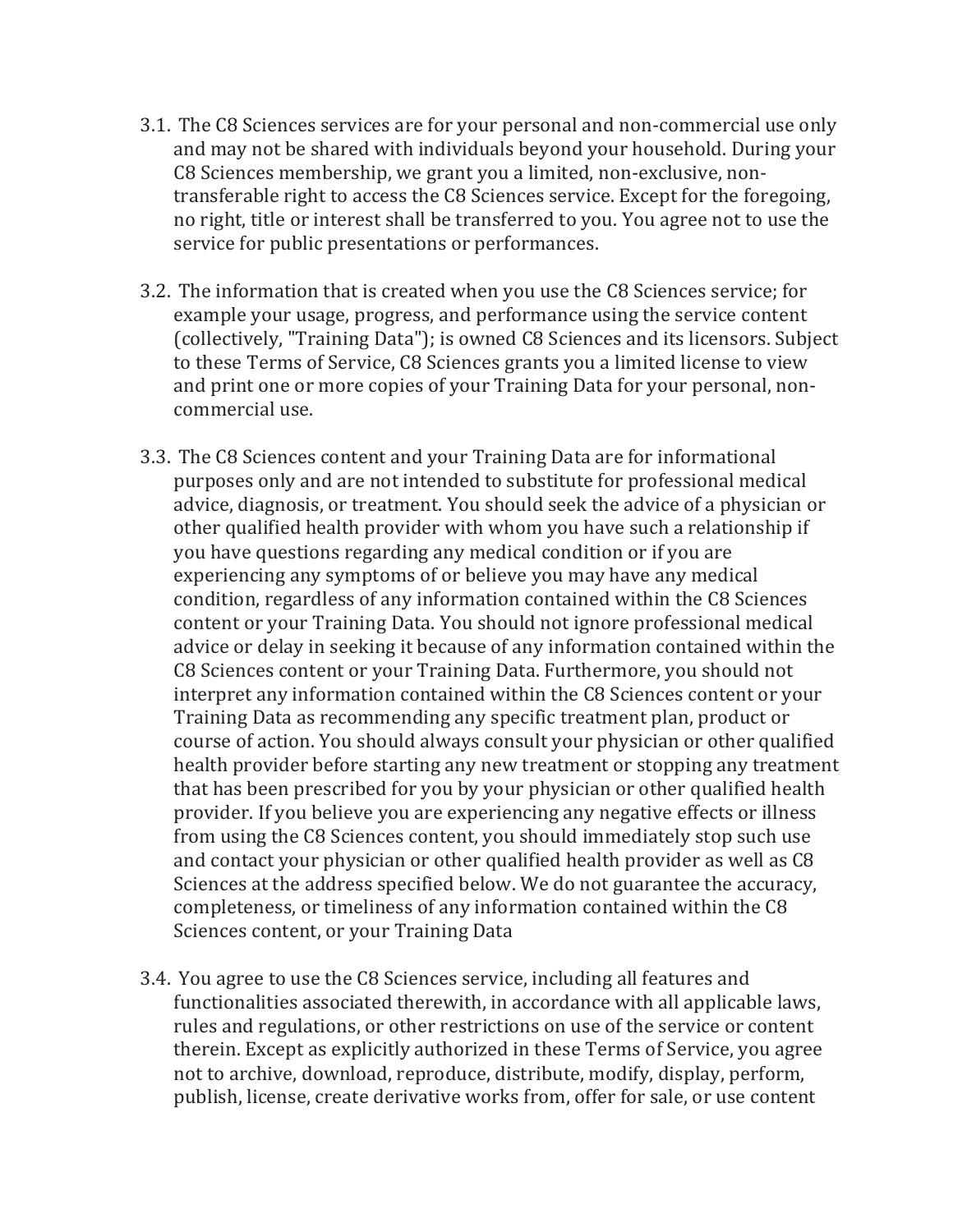and information contained on or obtained from or through the C8 Sciences service. You also agree not to circumvent, remove, alter, deactivate, degrade or thwart any of the content protections in the C8 Sciences service; use any robot, spider, scraper or other automated means to access the C8 Sciences service; decompile, reverse engineer or disassemble any software or other products or processes accessible through the C8 Sciences service; insert any code or product or manipulate the content of the C8 Sciences service in any way; or use any data mining, data gathering or extraction method. In addition, you agree not to upload, post, e-mail or otherwise send or transmit any material designed to interrupt, destroy or limit the functionality of any computer software or hardware or telecommunications equipment associated with the C8 Sciences service, including any software viruses or any other computer code, files or programs. We may terminate or restrict your use of our service if you violate these Terms of Service or are engaged in illegal or fraudulent use of the service.

- 3.5. The quality of the display of the C8 Sciences content may vary from device to device, and may be affected by a variety of factors, such as your location, the bandwidth available through and/or speed of your Internet connection. You are responsible for all Internet access charges. Please check with your Internet provider for information on possible Internet data usage charges. C8 Sciences makes no representations or warranties about the quality of your watching experience on your display. The time it takes to begin or continue watching C8 Sciences content will vary based on a number of factors, including your location, available bandwidth at the time, and the configuration of your C8 Sciences ready device.
- 3.6. The C8 Sciences software is developed by, or for, C8 Sciences and may solely be used for authorized use of and to access content from C8 Sciences through C8 Sciences ready devices. This software may vary by device and medium, and functionalities may also differ between devices. By using our service, you agree to receive, without further notice or prompting, updated versions of the C8 Sciences and related third-party software. If you do not accept the foregoing terms, do not use our service.
- 3.7. By using our service, you agree to look solely to the entity that manufactured and/or sold you the C8 Sciences ready device for any issues related to the device and its compatibility with the C8 Sciences service. We do not take responsibility or otherwise warrant the performance of C8 Sciences ready devices, including the continued compatibility with our service.

## **4. Passwords and Account Access.**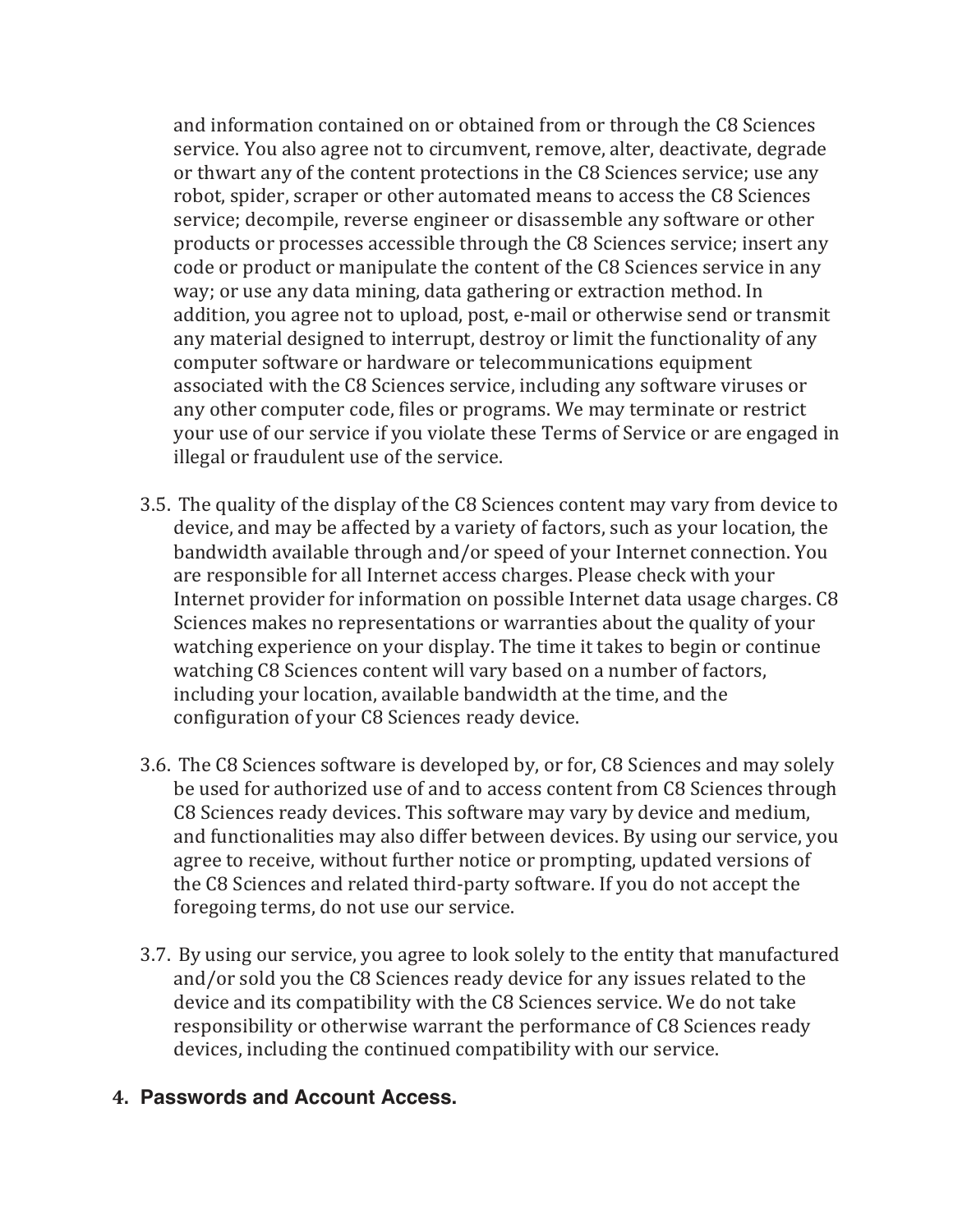4.1. The member who created the C8 Sciences account and whose Payment Method is charged (the "Account Owner") is responsible for any activity that occurs through the C8 Sciences account. To maintain control over the account and prevent anyone from accessing the account (which could include information on cognitive training history for the account), the Account Owner should maintain control over the C8 Sciences ready devices that are used to access the service and not reveal the password or details of the Payment Method associated to the account to anyone. You are responsible for updating and maintaining the accuracy of the information you provide to us relating to your account. We can terminate your account or place your account on hold in order to protect you, C8 Sciences or our partners from identity theft or other fraudulent activity. C8 Sciences is not obligated to credit or discount a membership for holds placed on the account by either a representative of C8 Sciences or by the automated processes of C8 Sciences.

### **5. Disclaimers of Warranties and Limitations on Liability**

- 5.1. THE C8 SCIENCES SERVICE AND ALL CONTENT AND SOFTWARE ASSOCIATED THEREWITH, OR ANY OTHER FEATURES OR FUNCTIONALITIES ASSOCIATED WITH THE C8 SCIENCES SERVICE, ARE PROVIDED "AS IS" AND "AS AVAILABLE" WITH ALL FAULTS AND WITHOUT WARRANTY OF ANY KIND. C8 SCIENCES DOES NOT GUARANTEE, REPRESENT, OR WARRANT THAT YOUR USE OF THE C8 SCIENCES SERVICE WILL BE UNINTERRUPTED OR ERROR-FREE. C8 SCIENCES SPECIFICALLY DISCLAIMS LIABILITY FOR THE USE OF APPLICATIONS, C8 SCIENCES READY DEVICES, AND C8 SCIENCES SOFTWARE (INCLUDING THEIR CONTINUING COMPATIBILITY WITH OUR SERVICE).
- 5.2. TO THE EXTENT PERMISSIBLE UNDER APPLICABLE LAWS, IN NO EVENT SHALL C8 SCIENCES, OR ITS SUBSIDIARIES OR ANY OF THEIR SHAREHOLDERS, DIRECTORS, OFFICERS, EMPLOYEES OR LICENSORS BE LIABLE (JOINTLY OR SEVERALLY) TO YOU FOR PERSONAL INJURY OR ANY SPECIAL, INCIDENTAL, INDIRECT OR CONSEQUENTIAL DAMAGES OF ANY KIND, OR ANY DAMAGES WHATSOEVER.
- 5.3. YOU AGREE TO INDEMNIFY AND HOLD C8 SCIENCES AND ITS DIRECTORS. OFFICERS, EMPLOYEES, AGENTS, SUCCESSORS, AND ASSIGNS (COLLECTIVELY, THE "INDEMNIFIED PARTIES") HARMLESS FROM AND AGAINST ANY CLAIM, LIABILITY, LOSS, INJURY, DAMAGE, COST, OR EXPENSE (INCLUDING ATTORNEYS' FEES) INCURRED BY C8 SCIENCES OR ANY INDEMNIFIED PARTY ARISING OUT OF OR RELATING TO YOUR: (A)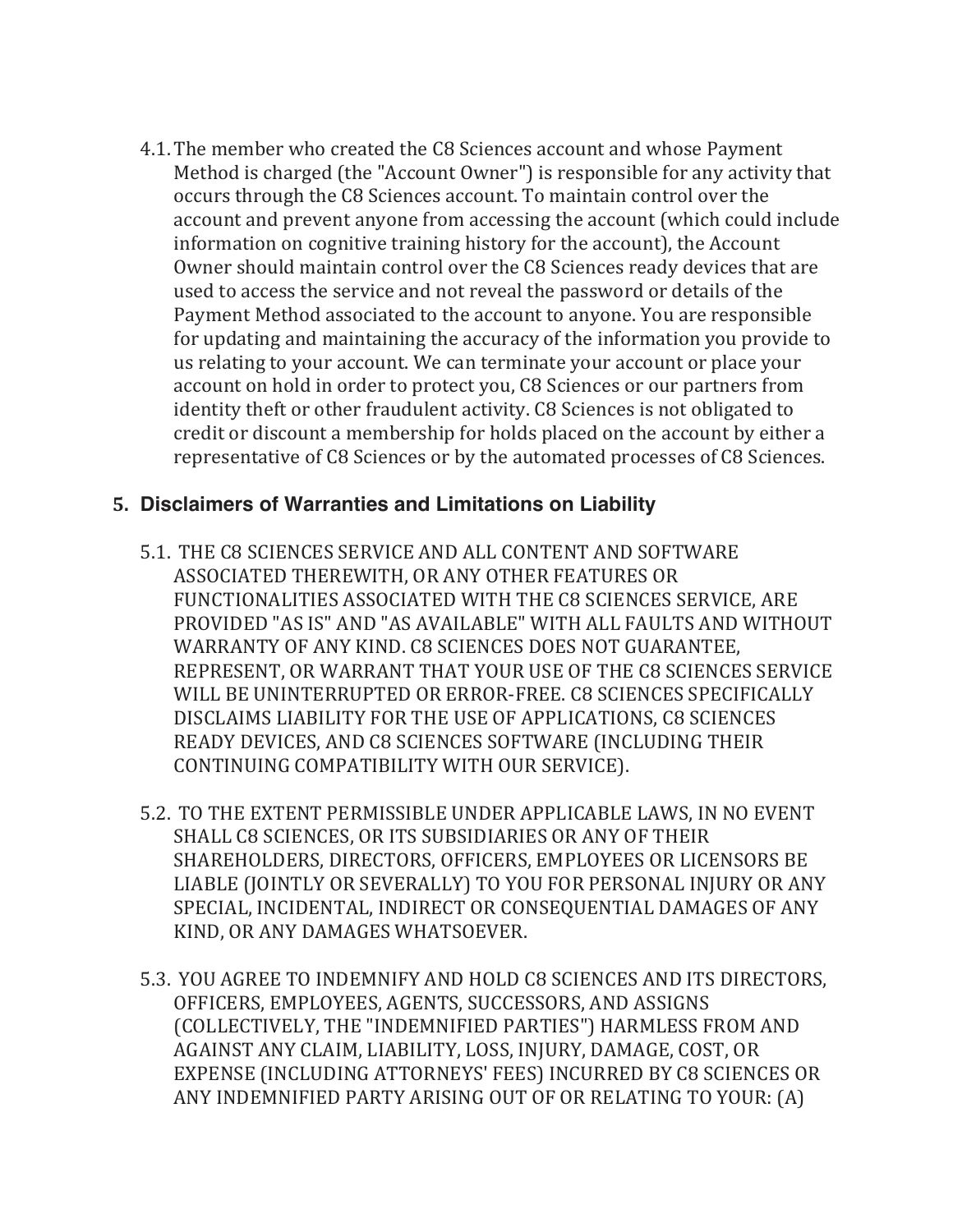USE OF THE C8 SCIENCES CONTENT; (B) VIOLATION OR BREACH OF ANY PROVISION IN THESE TERMS OF SERVICE OR VIOLATION OF ANY RIGHTS OF A THIRD PARTY; OR (C) VIOLATION OF APPLICABLE LAWS OR REGULATIONS.

5.4. NOTHING IN THESE TERMS OF SERVICE SHALL AFFECT ANY NON-WAIVABLE STATUTORY RIGHTS THAT APPLY TO YOU.

## **6. Arbitration Agreement**

- 6.1. You and C8 Sciences agree that any dispute, claim or controversy arising out of or relating in any way to the C8 Sciences service, these Terms of Service and this Arbitration Agreement, shall be determined by binding arbitration or in small claims court. Arbitration is more informal than a lawsuit in court. Arbitration uses a neutral arbitrator instead of a judge or jury, allows for more limited discovery than in court, and is subject to very limited review by courts. Arbitrators can award the same damages and relief that a court can award and nothing in this Arbitration Agreement shall be interpreted as limiting any non-waivable statutory rights. You agree that, by agreeing to these Terms of Service, the U.S. Federal Arbitration Act governs the interpretation and enforcement of this provision, and that you and C8 Sciences are each waiving the right to a trial by jury or to participate in a class action. This arbitration provision shall survive termination of this Agreement and the termination of your C8 Sciences membership.
- 6.2. If you elect to seek arbitration or file a small claim court action, you must first send to C8 Sciences, by certified mail, a written Notice of your claim ("Notice"). The Notice to C8 Sciences must be addressed to: General Counsel, C8 Sciences, Inc., 101 Whitney Ave, New Haven, CT 06510 ("Notice Address"). If C8 Sciences initiates arbitration, it will send a written Notice to the email address used for your membership account. A Notice, whether sent by you or by C8 Sciences, must (a) describe the nature and basis of the claim or dispute; and (b) set forth the specific relief sought ("Demand"). If C8 Sciences and you do not reach an agreement to resolve the claim within 30 days after the Notice is received, you or C8 Sciences may commence an arbitration proceeding or file a claim in small claims court.
- 6.3. You may download or copy a form Notice and a form to initiate arbitration at www.adr.org. If you are required to pay a filing fee, after C8 Sciences receives notice at the Notice Address that you have commenced arbitration, C8 Sciences will reimburse you for your payment of the filing fee, unless your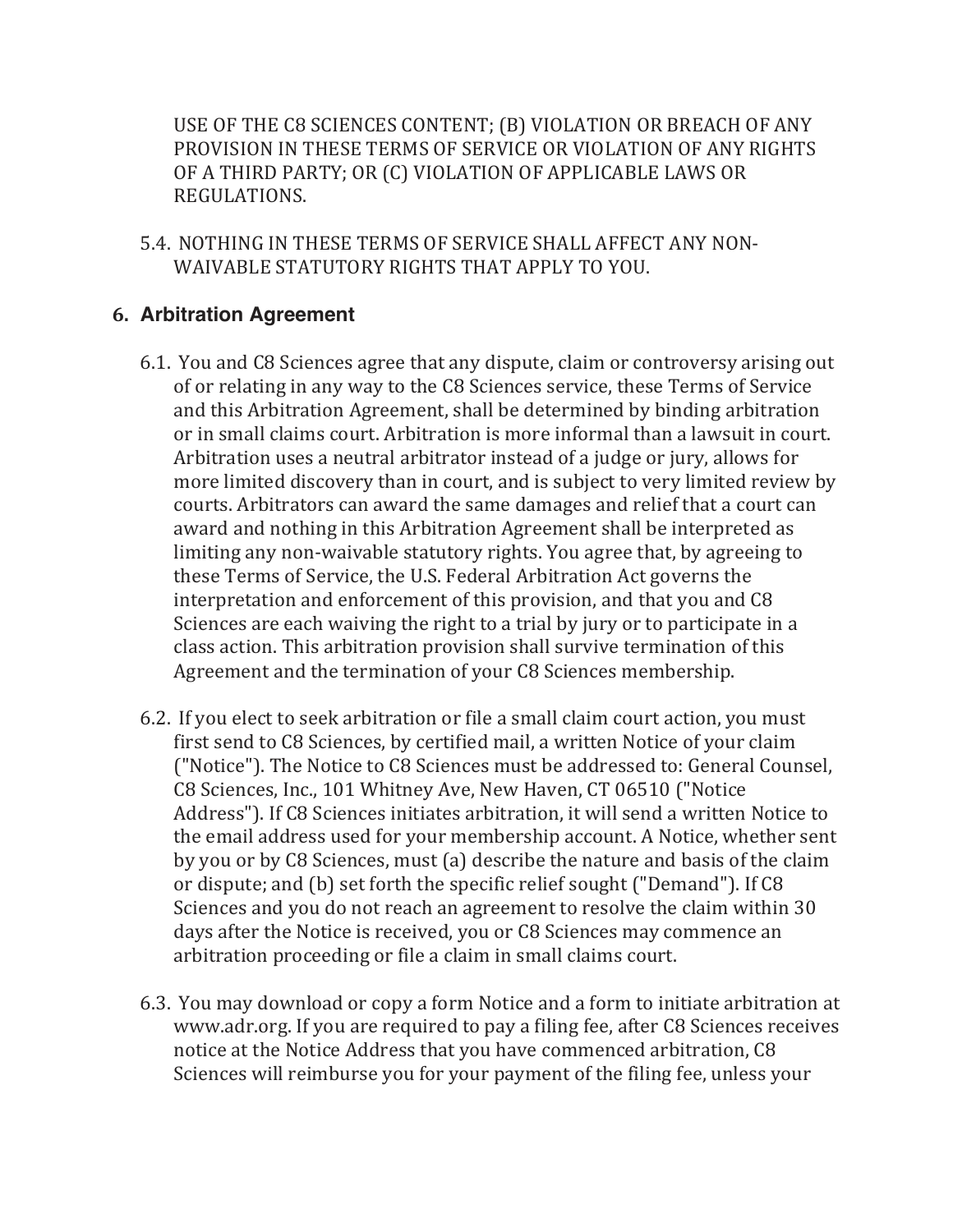claim is for greater than US\$10,000, in which event you will be responsible for filing fees.

- 6.4. The arbitration will be governed by the Consumer Arbitration Rules (the "AAA Rules") of the American Arbitration Association ("AAA"), as modified by this Agreement, and will be administered by the AAA. The AAA Rules and Forms are available online at www.adr.org, by calling the AAA at 1-800-778-7879, or by writing to the Notice Address. The arbitrator is bound by the terms of this Agreement. All issues are for the arbitrator to decide, including issues relating to the scope and enforceability of this arbitration agreement. Unless C8 Sciences and you agree otherwise, any arbitration hearings will take place in the county (or parish) of your residence. The arbitrator's award shall be final and binding on all parties, except  $(1)$  for judicial review expressly permitted by law or (2) if the arbitrator's award includes an award of injunctive relief against a party, in which case that party shall have the right to seek judicial review of the injunctive relief in a court of competent jurisdiction that shall not be bound by the arbitrator's application or conclusions of law.
- 6.5. If your claim is for US\$10,000 or less, we agree that you may choose whether the arbitration will be conducted solely on the basis of documents submitted to the arbitrator, through a telephonic hearing, or by an in-person hearing as established by the AAA Rules. If your claim exceeds US\$10,000, the right to a hearing will be determined by the AAA Rules. Regardless of the manner in which the arbitration is conducted, the arbitrator shall issue a reasoned written decision explaining the essential findings and conclusions on which the award is based. If the arbitrator issues you an award that is greater than the value of C8 Sciences' last written settlement offer made before an arbitrator was selected (or if C8 Sciences did not make a settlement offer before an arbitrator was selected), then C8 Sciences will pay you the amount of the award or US\$5,000, whichever is greater. Except as expressly set forth herein, the payment of all filing, administration and arbitrator fees will be governed by the AAA Rules.
- 6.6. YOU AND C8 SCIENCES AGREE THAT EACH MAY BRING CLAIMS AGAINST THE OTHER ONLY IN YOUR OR ITS INDIVIDUAL CAPACITY, AND NOT AS A PLAINTIFF OR CLASS MEMBER IN ANY PURPORTED CLASS OR REPRESENTATIVE PROCEEDING. Further, unless both you and C8 Sciences agree otherwise, the arbitrator may not consolidate more than one person's claims with your claims, and may not otherwise preside over any form of a representative or class proceeding. If this specific provision is found to be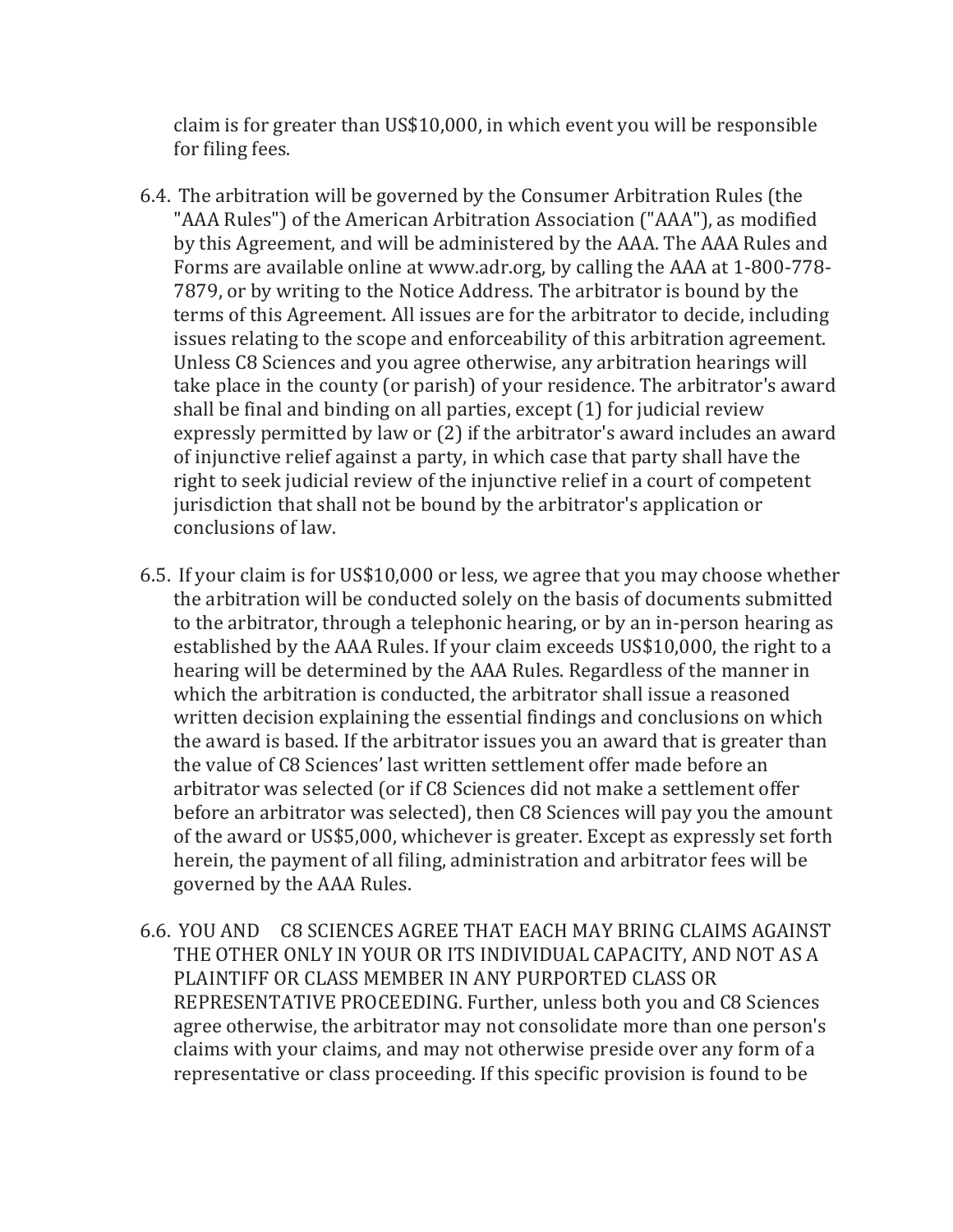unenforceable, then the entirety of this arbitration provision shall be null and void.

#### **7. Miscellaneous**

- 7.1. Governing Law. These Terms of Service shall be governed by and construed in accordance with the laws of the state of Delaware, U.S.A. without regard to conflict of laws provisions. These terms will not limit any consumer protection rights that you may be entitled to under the mandatory laws of your state of residence.
- 7.2. Unsolicited Materials. C8 Sciences does not accept unsolicited materials or ideas for C8 Sciences content, and is not responsible for the similarity of any of its content or services in any media to materials or ideas transmitted to C8 Sciences. Should you send any unsolicited materials or ideas, you do so with the understanding that no additional consideration of any sort will be provided to you, and you are waiving any claim against C8 Sciences and its affiliates regarding the use of such materials and ideas, even if material or an idea is used that is substantially similar to the material or idea you sent.
- 7.3. Feedback. C8 Sciences is free to use any comments, information, ideas, concepts, reviews, or techniques or any other material contained in any communication you may send to us ("Feedback"), including responses to questionnaires or through postings to the C8 Sciences service, including our websites and user interfaces, worldwide and in perpetuity without further compensation, acknowledgement or payment to you for any purpose whatsoever including, but not limited to, developing, manufacturing and marketing products and creating, modifying or improving the C8 Sciences service. In addition, you agree not to enforce any "moral rights" in and to the Feedback, to the extent permitted by applicable law.
- 7.4. Changes to Terms of Service and Assignment. C8 Sciences may, from time to time, change these Terms of Service. Such revisions shall be effective immediately; provided however, for existing members, such revisions shall, unless otherwise stated, be effective 30 days after posting. We may assign our agreement with you to any affiliated company or to any entity that succeeds to all or substantially all of our business or assets related to the applicable C8 Sciences service.
- 7.5. Communication Preferences. We will send you information relating to your account (e.g. payment authorizations, invoices, changes in password or Payment Method, confirmation messages, notices) in electronic form only,